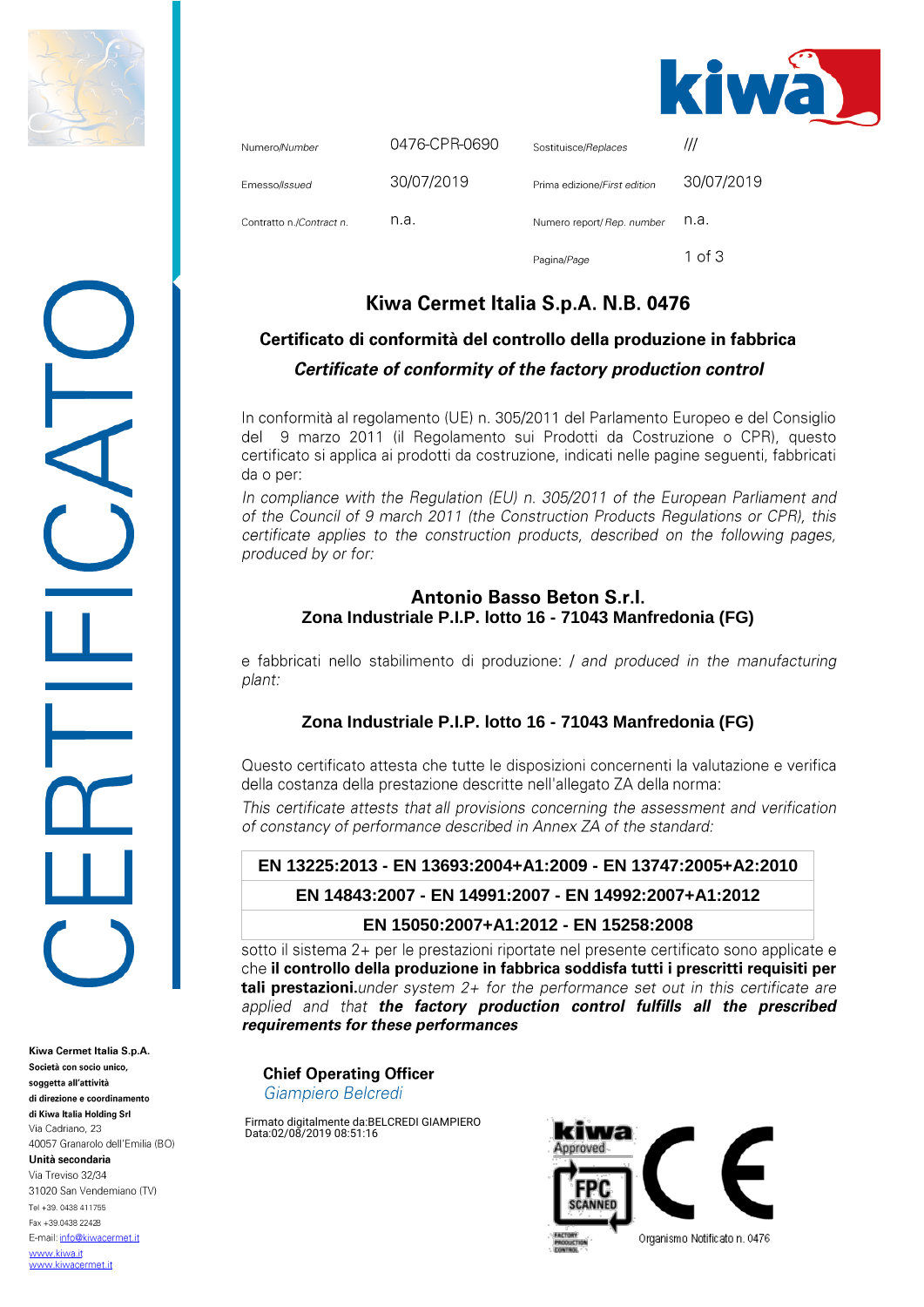

 $\frac{1}{\sqrt{2}}$ 



| Numero/Number            | 0476-CPR-0690 | Sostituisce/Replaces         |            |
|--------------------------|---------------|------------------------------|------------|
| Emesso/Issued            | 30/07/2019    | Prima edizione/First edition | 30/07/2019 |
| Contratto n./Contract n. | n.a.          | Numero report/ Rep. number   | n.a.       |
|                          |               | Pagina/Page                  | 2 of 3     |

Questo certificato si applica ai seguenti prodotti This certificate is applied to the following da costruzione:

construction products:

| <b>PRODOTTI PREFABBRICATI DI CALCESTRUZZO</b><br>PRECAST CONCRETE PRODUCTS |                                                                                                                                                                                                                                                                                                                                                                                                     | c.a.        | c.a.p. | Metodo(i) di marcatura<br>Marking method(s) |              |             |             |
|----------------------------------------------------------------------------|-----------------------------------------------------------------------------------------------------------------------------------------------------------------------------------------------------------------------------------------------------------------------------------------------------------------------------------------------------------------------------------------------------|-------------|--------|---------------------------------------------|--------------|-------------|-------------|
| <b>Norma</b><br><b>Standard</b>                                            | Prodotto e impiego :<br>Product and intended use:                                                                                                                                                                                                                                                                                                                                                   | r.c.        | p.c.   | 1                                           | $\mathbf{2}$ | 3a          | 3b          |
| <b>EN 13225</b>                                                            | Elementi Strutturali Lineari.<br>Linear structural elements.                                                                                                                                                                                                                                                                                                                                        | ⊠           | ⊠      |                                             |              | ⊠           | ⊠           |
| EN 13693                                                                   | Elementi speciali per coperture ed<br>elementi complementari.<br>Special roof elements and<br>complementary elements                                                                                                                                                                                                                                                                                | ---         | ⊠      |                                             |              | ⊠           | ⊠           |
| <b>EN 13747</b>                                                            | Lastre per solai.<br>Floor plates for floor systems.                                                                                                                                                                                                                                                                                                                                                | ⊠           |        |                                             |              | ⊠           | ⊠           |
| EN 14843                                                                   | Scale monolitiche costituite da<br>componenti prefabbricati di<br>calcestruzzo comprendenti rampe,<br>pianerottoli o una loro<br>combinazione. Esse possono<br>includere elementi di sostegno<br>verticali.<br>Monolithic stairs constructed from<br>precast concrete components<br>consisting of flights, landings or a<br>combination of these. They may<br>include vertical supporting elements. | ⊠           |        |                                             |              | ⊠           | $\boxtimes$ |
| <b>EN 14991</b>                                                            | Elementi da fondazione.<br><b>Foundation elements</b>                                                                                                                                                                                                                                                                                                                                               | $\boxtimes$ |        |                                             |              | $\boxtimes$ | $\boxtimes$ |
| EN 14992                                                                   | Elementi da parete portanti con e<br>senza funzioni di parete esterna.<br>Loadbearing wall elements with and<br>without external functions.                                                                                                                                                                                                                                                         | ⊠           |        |                                             |              | ⊠           | ⊠           |
| <b>EN 15050</b>                                                            | Elementi da ponte: impalcati con<br>travi prefabbricate come elementi<br>strutturali principali.<br>Bridge elements: decks with precast<br>beams as mail structural elements.                                                                                                                                                                                                                       | ⊠           | ⊠      |                                             |              | ⊠           | ⊠           |